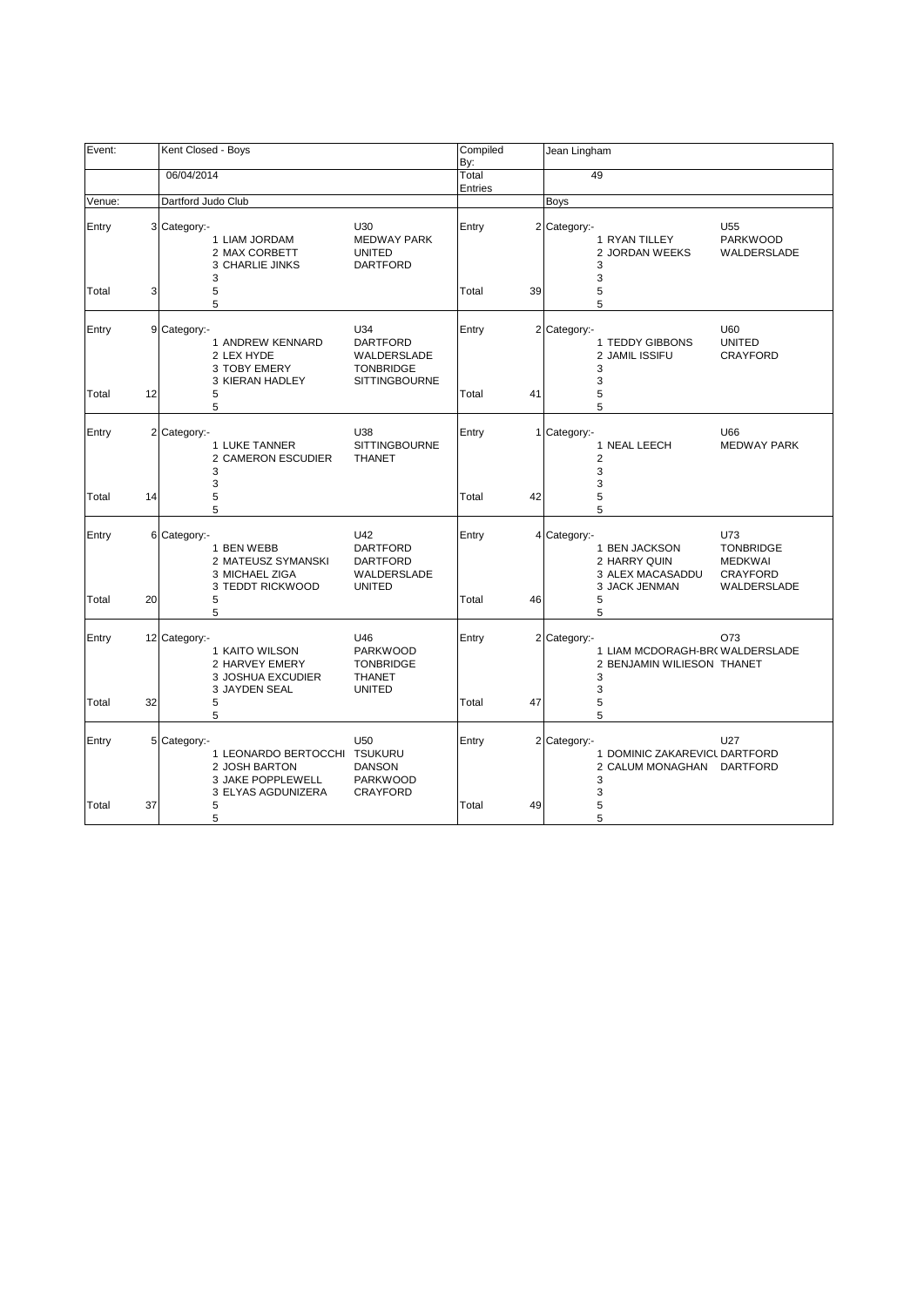| Event:         |                | Kent Closed - Girls                                                                                       |                                                             | Compiled<br>By:      | Jean Lingham                        |                                                                    |                                                |
|----------------|----------------|-----------------------------------------------------------------------------------------------------------|-------------------------------------------------------------|----------------------|-------------------------------------|--------------------------------------------------------------------|------------------------------------------------|
|                |                | 06/04/2014                                                                                                |                                                             | Total<br>Entries     | 21                                  |                                                                    |                                                |
| Venue:         |                | Darford Judo Club                                                                                         |                                                             |                      | Girls                               |                                                                    |                                                |
| Entry<br>Total | 3              | 3 Category:-<br>U <sub>28</sub><br>1 ANNALISE CAREW<br>2 CHARLOTTE JENMAN<br>3 JAZMIN MCLATCHIE<br>3<br>5 | <b>TONBRIDGE</b><br>WALDERSLADE<br><b>ASHFORD</b>           | Entry<br>Total<br>14 | 2 Category:-                        | 1 SEPHORA VARATHARASAN CRAYFORD<br>2 SIEAD FERGUSON<br>3<br>3<br>5 | U <sub>52</sub><br>WALDERSLADE                 |
|                |                | 5                                                                                                         |                                                             |                      |                                     | 5                                                                  |                                                |
| Entry          |                | 1 Category:-<br>U32<br>1 JAEL VARATHARASAN<br>$\overline{2}$<br>3<br>3                                    | <b>CRAYFORD</b>                                             | Entry                | 1 Category:-<br>$\overline{2}$      | 1 FARREN DAVIE<br>3<br>3                                           | U57<br><b>METRO</b>                            |
| Total          | $\overline{4}$ | 5<br>5                                                                                                    |                                                             | Total<br>15          | 5                                   | 5                                                                  |                                                |
| Entry          |                | U36<br>1 Category:-<br>1 JASMINE STRINGER<br>$\overline{2}$<br>3<br>3                                     | <b>TONBRIDGE</b>                                            | Entry                | 1 Category:-<br>$\overline{2}$<br>3 | 1 ASHLEIGH JEFFERIES<br>3                                          | U63<br><b>DARTFORD</b>                         |
| Total          | 5              | 5<br>5                                                                                                    |                                                             | Total<br>16          | 5                                   | 5                                                                  |                                                |
| Entry          |                | U40<br>3 Category:-<br>1 MOLLY HARVEY<br>2 IOULIA KASAPIDIS<br>3 RAPHAELLA LANCASTER<br>3                 | <b>TONBRIDGE</b><br><b>DARTFORD</b><br><b>DARTFORD</b>      | Entry                | 2 Category:-                        | 1 RAYNA JOBSON<br>2 EMILY ALLINGHAM<br>3<br>3                      | <b>U70</b><br><b>WRENWA</b><br><b>CRAYFORD</b> |
| Total          | 8              | 5<br>5                                                                                                    |                                                             | Total<br>18          | 5                                   | 5                                                                  |                                                |
| Entry          |                | 3 Category:-<br>U44<br>1 KATIE JOHN<br>2 SIMONE CROSS<br>3 WILLOW HARRILD<br>3                            | <b>SITTINGBOURNE</b><br><b>TONBRIDGE</b><br><b>PARKWOOD</b> | Entry                | 2 Category:-                        | 1 TESSA BURGESS<br>2 LOUISE MCLATCHIE<br>3<br>3                    | O70<br><b>ASHFORD</b><br><b>ASHFORD</b>        |
| Total          | 11             | 5<br>5                                                                                                    |                                                             | Total<br>20          | 5                                   | 5                                                                  |                                                |
| Entry          |                | 1 Category:-<br>U48<br>1 OLIVIA MURTAGH-SMITH<br>$\overline{2}$<br>3<br>3                                 | <b>UNITED</b>                                               | Entry                | 1 Category:-<br>$\overline{2}$      | 1 DAYA SEHOTA<br>3<br>3                                            | U25<br><b>DARTFORD</b>                         |
| Total          | 12             | 5<br>5                                                                                                    |                                                             | Total<br>21          |                                     | 5<br>5                                                             |                                                |